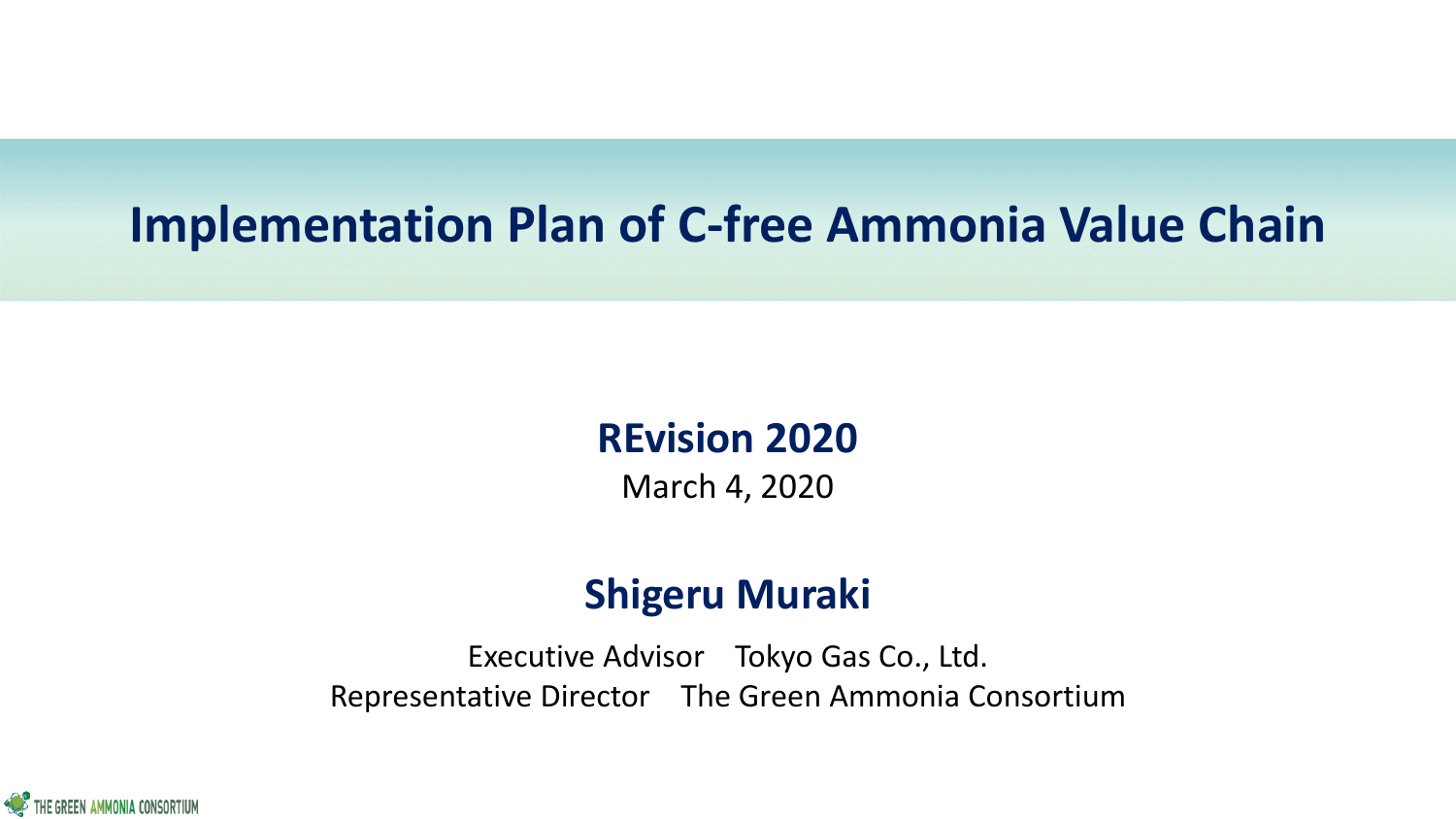### Scenario for Basic Hydrogen Strategy





THE GREEN AMMONIA CONSORTIUM

1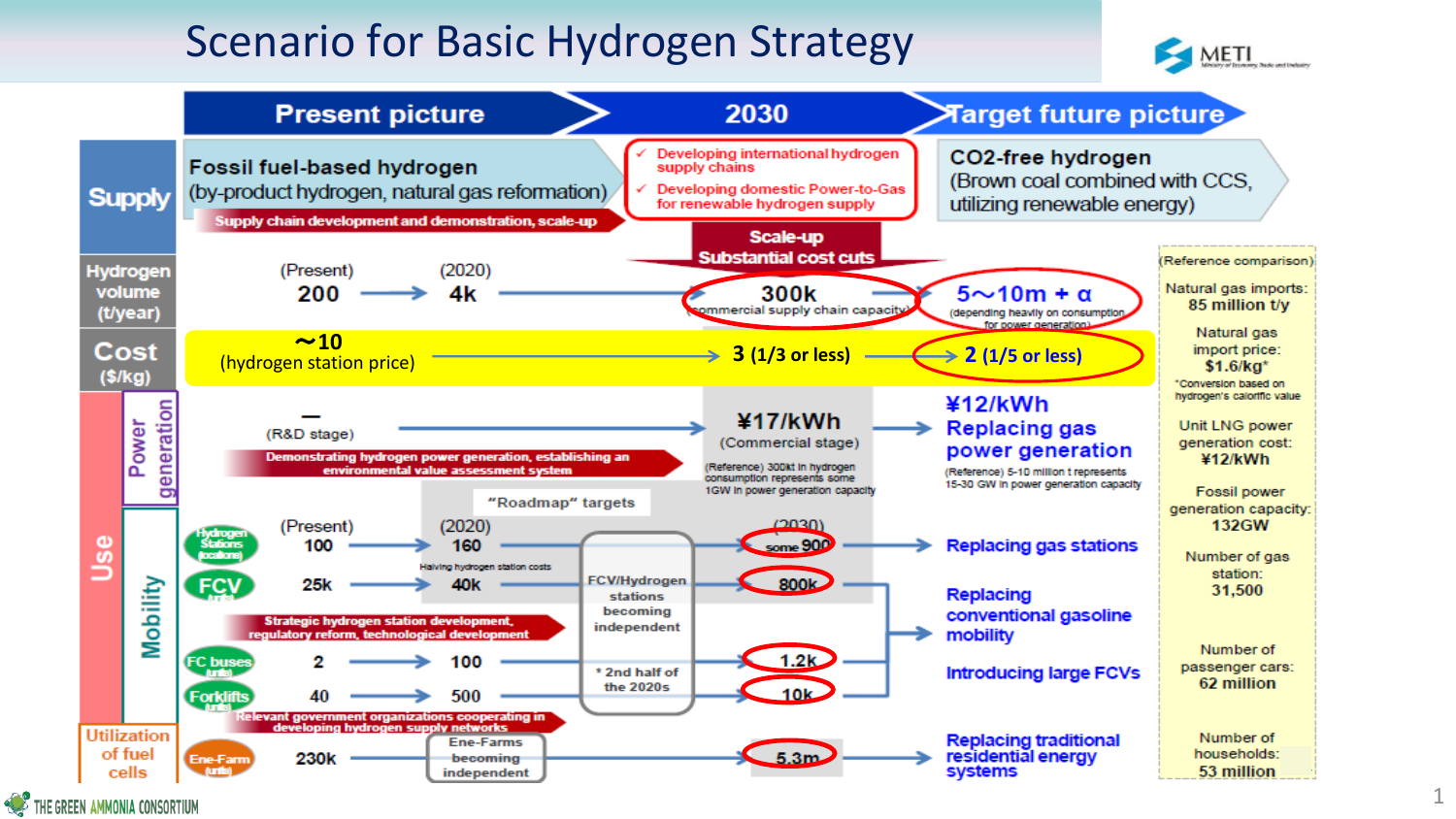## Strategy for Ammonia Fuel



Taking into account all cost components, transmission and distribution of hydrogen as ammonia is likely the cheapest mechanism for imports to Japan from Australia (IEA Hydrogen Report for G20 in 2019)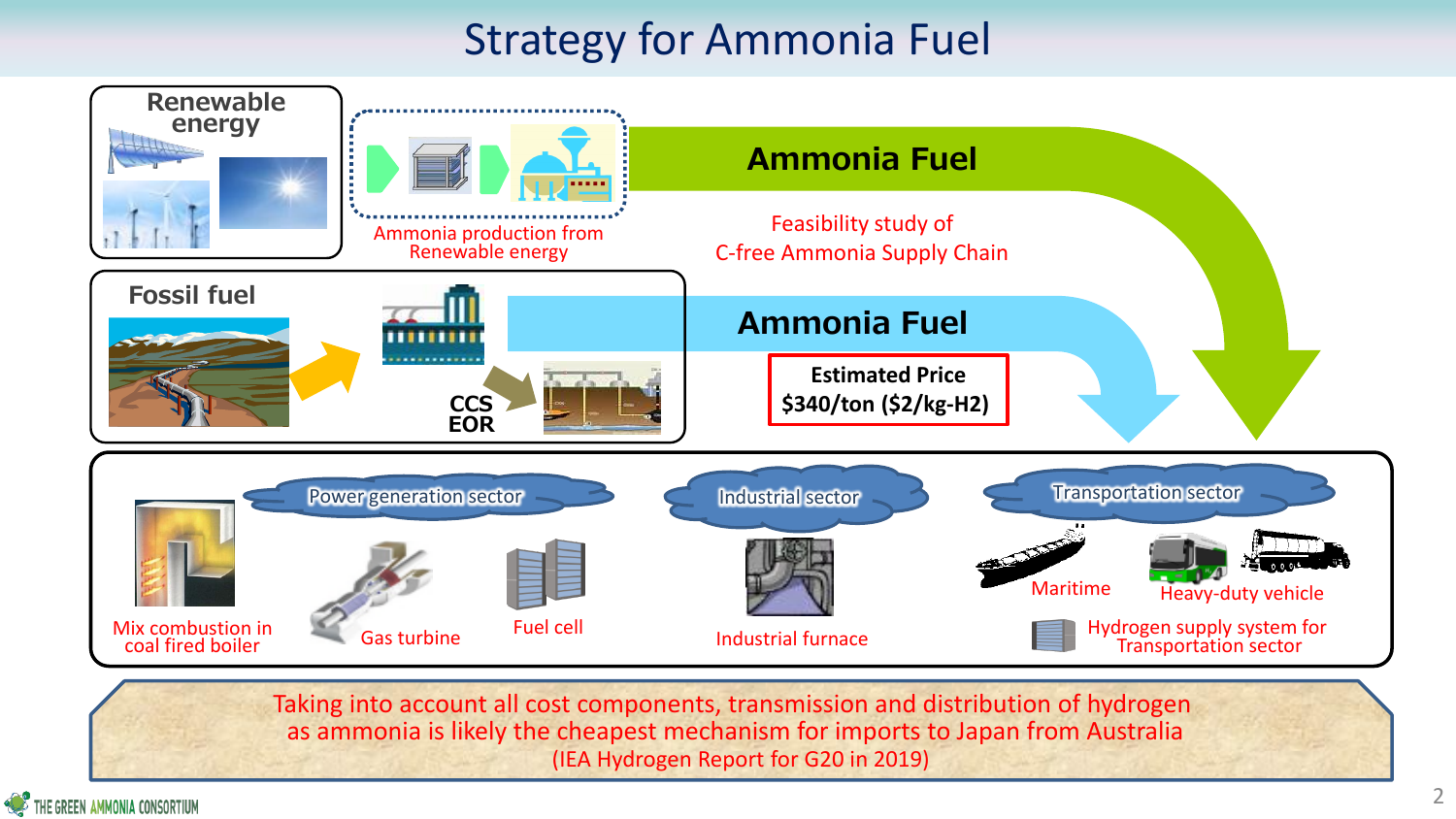## Why Ammonia

- Directly combusted without  $CO<sub>2</sub>$  emissions.
- Largest  $H_2$  content among 3 carriers and most efficient in marine transportation. ( $NH_3$  121kg-H<sub>2</sub>/m<sup>3</sup> liquid, LH<sub>2</sub> 71kg-H<sub>2</sub>/m<sup>3</sup>, MCH 47kg-H<sub>2</sub>/m<sup>3</sup>)
- Large commercial supply chain is established, and cost structure is clear. [ Estimated Cost of Blue Ammonia at Japan ;  $$330~$   $\sim$  340/ton ( $$2$ /kg H<sub>2</sub>)]
- NOx emissions can be controlled by technologies. ( Air-fuel ratio , Two staged combustion etc. )
- Technologies are becoming ready for commercial use.
- Safety standards are practically used in chemical and power industries.
- Primary markets are controlled facilities with trained operators such as power plant, industrial factories and data centers.

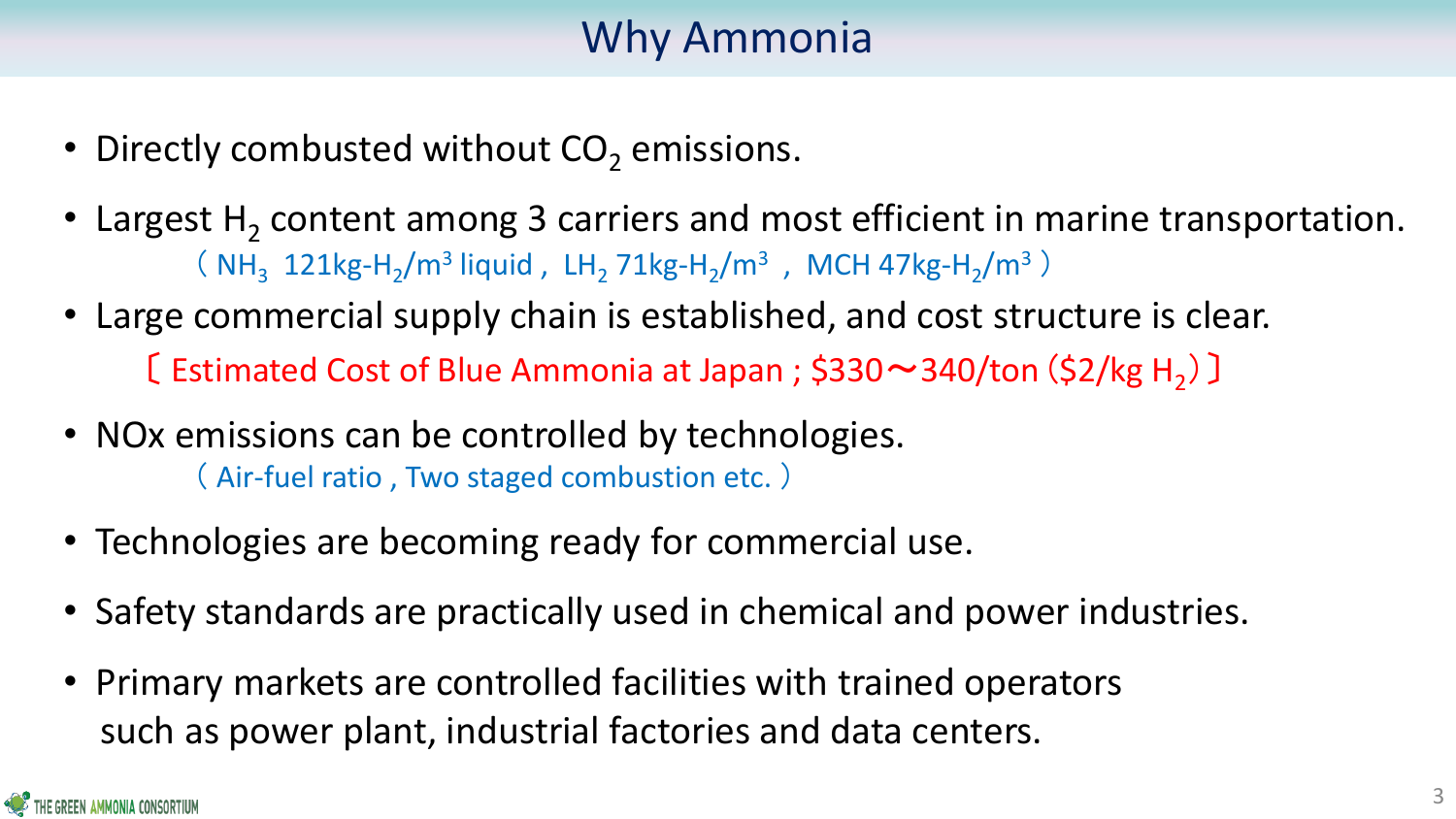### Key Technologies of Ammonia Utilization in the Energy Market

50 kW, 300 KW  $:$  NH<sub>3</sub> Single Fuel

- $2\textsf{MW}: 20\%{\sim}100\%$  NH<sub>3</sub> in Natural Gas
- ACCGT: Decomposition of  $NH<sub>3</sub>$  using part of exhaust heat and  $H_2$  is supplied to turbine. Efficiency is equivalent of  $\text{CH}_4$ .

### **Mix combustion in coal fired boilers**

 $20\%$  $\sim$ 50% NH<sub>3</sub> in Coal













EEN AMMONIA CONSORTIUN

# $10$ kW $\sim$ 200kW



### **SOFC** 10kW $\sim$ 200kW Industrial Furnaces



### **Marine Diesel Engine**